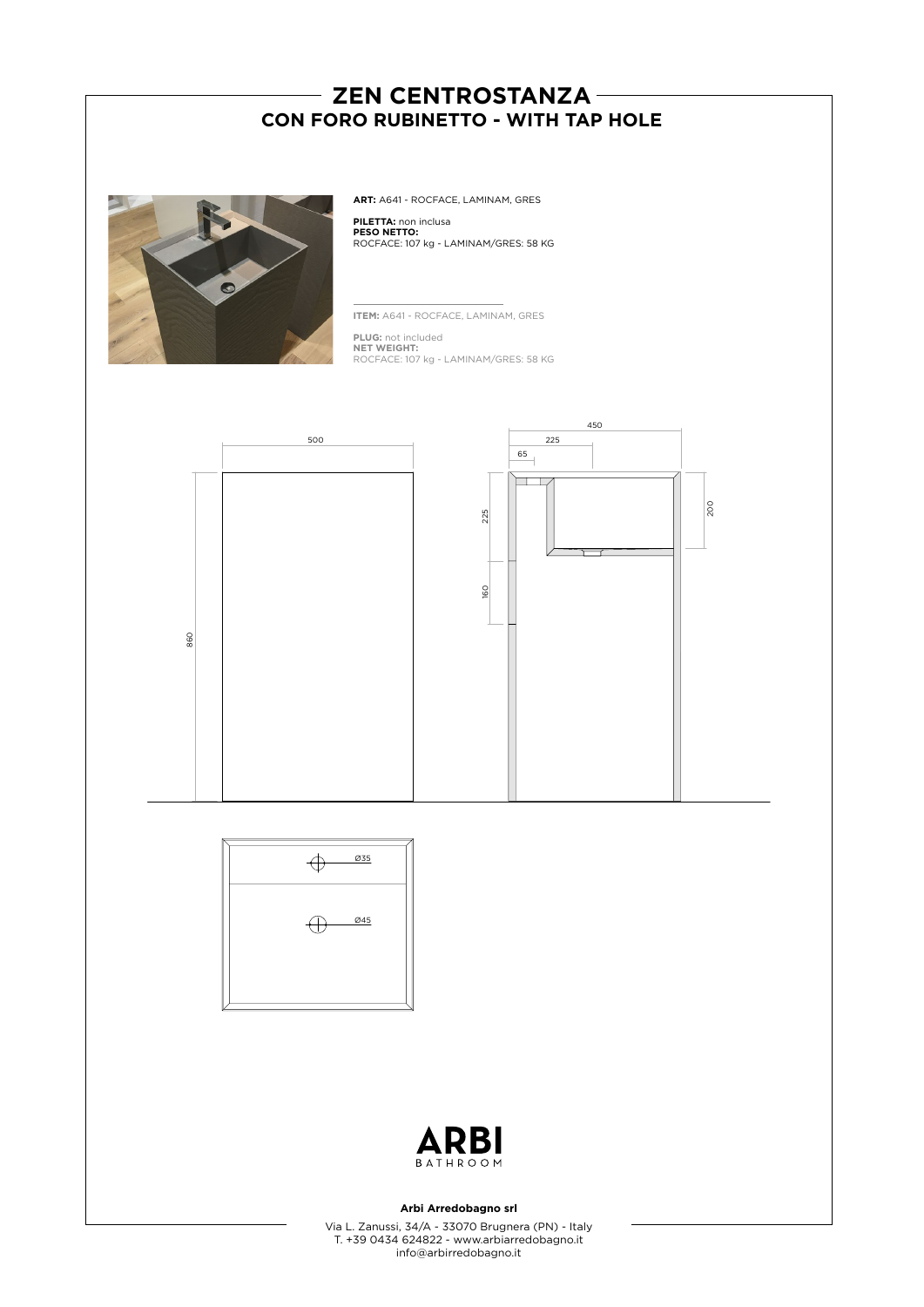# - ZEN CENTROSTANZA -**SENZA FORO RUBINETTO - WITHOUT TAP HOLE**



**ART:** A642 - ROCFACE, LAMINAM, GRES

**PILETTA:** non inclusa **PESO NETTO:** ROCFACE: 102 kg - LAMINAM/GRES: 55 KG

**ITEM:** A642 - ROCFACE, LAMINAM, GRES

**PLUG:** not included **NET WEIGHT:** ROCFACE: 102 kg - LAMINAM/GRES: 55W KG







### **Arbi Arredobagno srl**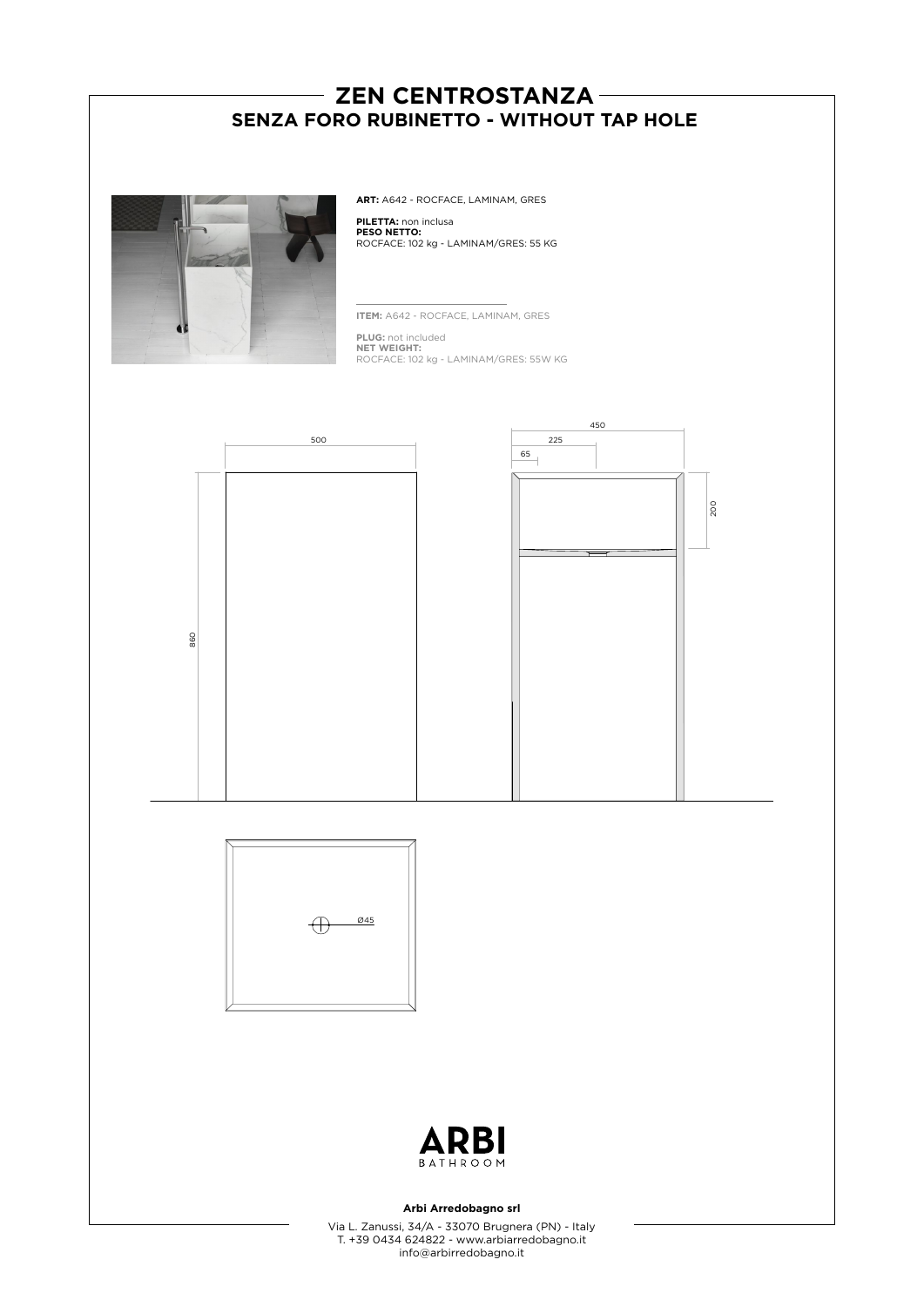# **ZEN APPOGGIO CON FORO RUBINETTO - WITH TAP HOLE**



**ART:** A834 - ROCFACE, LAMINAM, GRES

**PILETTA:** non inclusa **PESO NETTO:** ROCFACE: 82 kg - LAMINAM/GRES: 45 KG

**ITEM:** A834 - ROCFACE, LAMINAM, GRES

**PLUG:** not included **NET WEIGHT:** ROCFACE: 82 kg - LAMINAM/GRES: 45 KG







### **Arbi Arredobagno srl**